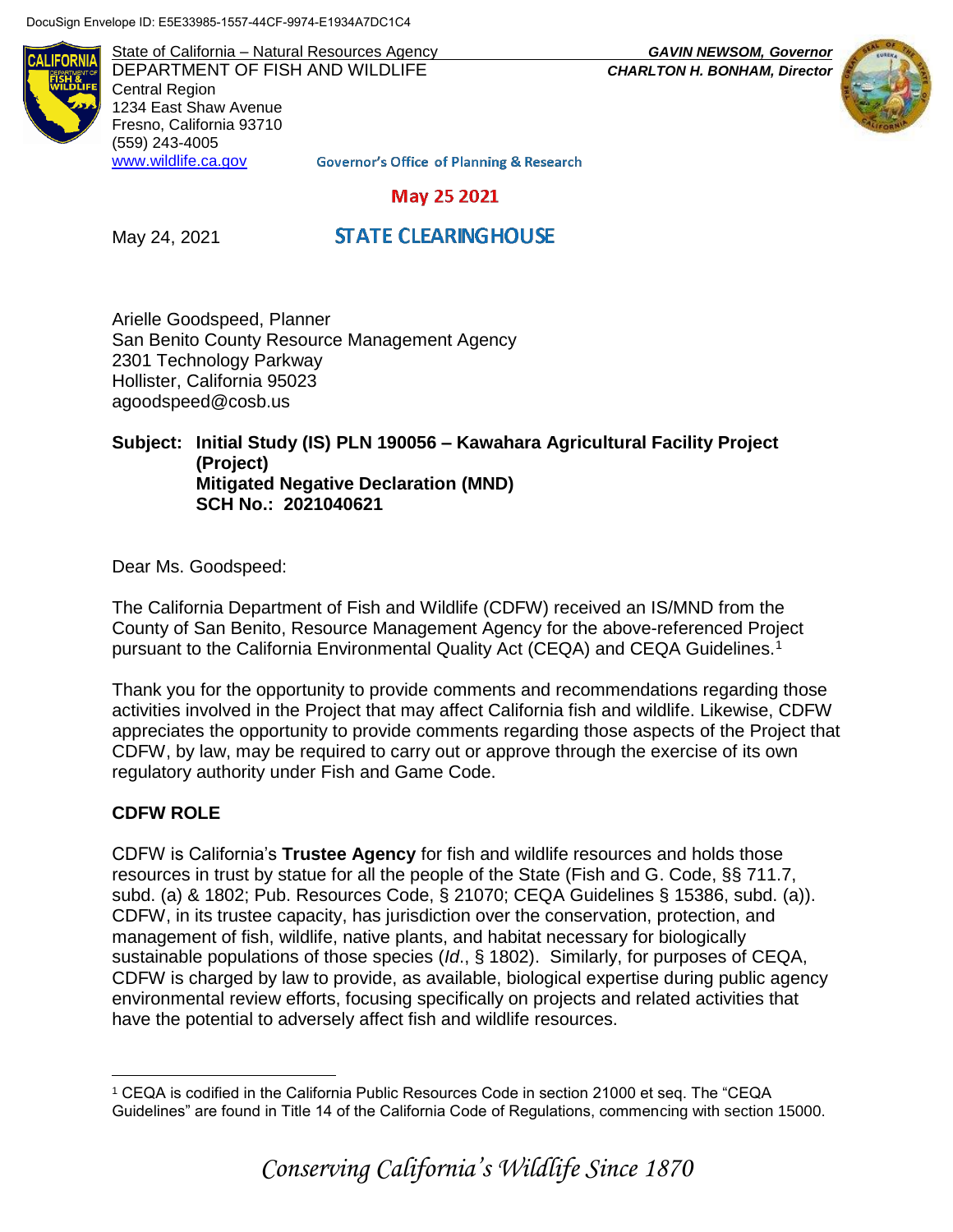CDFW is also submitting comments as a **Responsible Agency** under CEQA (Pub. Resources Code, § 21069; CEQA Guidelines, § 15381). CDFW expects that it may need to exercise regulatory authority as provided by the Fish and Game Code. As proposed, for example, the Project may be subject to CDFW's lake and streambed alteration regulatory authority (Fish & G. Code, § 1600 et seq.). Likewise, to the extent implementation of the Project as proposed may result in "take" as defined by State law of any species protected under the California Endangered Species Act (CESA) (Fish & G. Code, § 2050 et seq.), related authorization as provided by the Fish and Game Code will be required.

**Nesting Birds:** CDFW has jurisdiction over actions with potential to result in the disturbance or destruction of active nest sites or the unauthorized take of birds. Fish and Game Code sections that protect birds, their eggs and nests include, sections 3503 (regarding unlawful take, possession or needless destruction of the nest or eggs of any bird), 3503.5 (regarding the take, possession or destruction of any birds-of-prey or their nests or eggs), and 3513 (regarding unlawful take of any migratory nongame bird).

In this role, CDFW is responsible for providing, as available, biological expertise during public agency environmental review efforts (e.g., CEQA), focusing specifically on project activities that have the potential to adversely affect fish and wildlife resources. CDFW provides recommendations to identify potential impacts and possible measures to avoid or reduce those impacts.

# **PROJECT DESCRIPTION SUMMARY**

# **Objective:**

The proposed project consists of an application for a Conditional Use Permit for the development of the proposed Kawahara Agricultural Facility. The project proposes to relocate its nursery operations from Morgan Hill to the proposed location. The new location is zoned as Agricultural Productive (AP) and would include the construction of several buildings and site improvements in support of the agricultural facility project, including a 18,000 square-foot (sq. ft.) covered shipping/staging area, a 36,000 sq. ft. shipping and handling greenhouse, a 18,000 sq. ft. production greenhouse and a total of 518,400 sq. ft. of growing block greenhouses in three main blocks. Other project improvements would include widening San Juan Highway/Chittenden Road at the project entrance. The proposed site is generally flat and consists of existing agricultural uses. No trees or vegetation are proposed for removal.

The block greenhouses will include a gravel bottom and the shipping and handling greenhouse will include a concrete slab. The greenhouses will be 15 feet tall. Nine (9) outdoor field areas will surround the proposed greenhouses and other buildings. The project site will be graded to drain toward San Juan Creek, which is consistent with the natural drainage pattern of the site. A stormwater channel running parallel to the creek will intercept, detain, and infiltrate runoff water. In addition to the facilities described above, the proposed project includes several site improvements. These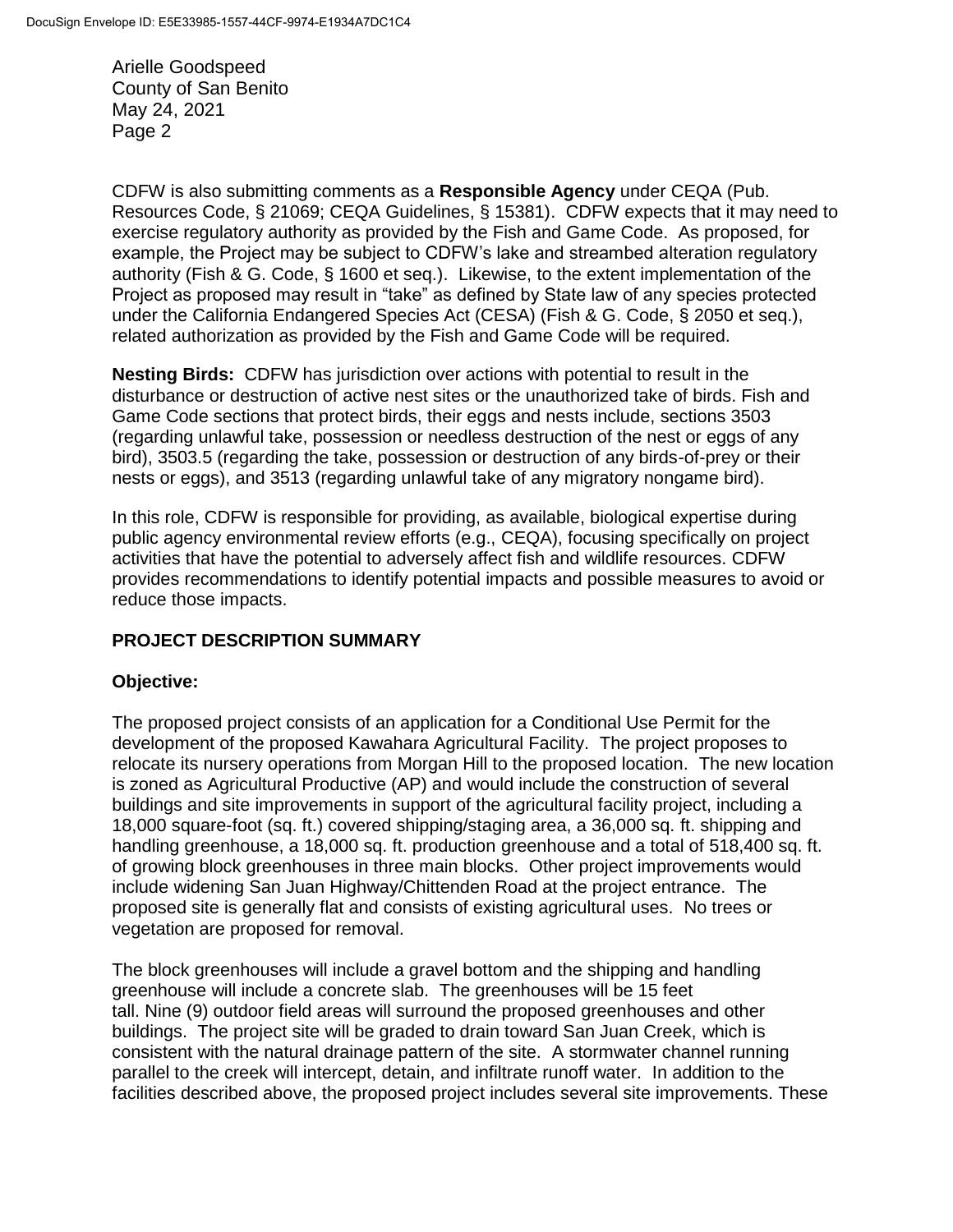improvements would include a dedicated center turn lane at the project entrance. The new turn lane would be constructed in compliance with California Department of Transportation ("Caltrans") highway design standards. A 24-foot-wide paved driveway from the project entrance to the proposed loading dock, parking areas, and shipping buildings is also proposed.

The purpose of this land use designation is to maintain the productivity of agricultural land, especially prime farmland, in the County. Other surrounding 2035 General Plan land use designations include Agricultural Rangeland to the northeast and Industrial to the north.

### **Location:**

The proposed project is located on a 104-acre property near the interchange of San Juan Highway and Chittenden Road/Anzar Road, in an unincorporated area of San Benito County, California. The project site is located on the west side of San Juan Highway and just north of Anzar Road. U.S. Route 101 is located immediately west of the property, San Juan Highway on the east, Chittenden Road to the north, and Anzar Road to the south (APN No. 012-030-045).

### **Timeframe:**

None listed.

# **COMMENTS AND RECOMMENDATIONS**

CDFW offers the following comments and recommendations to assist San Benito County in adequately identifying and/or mitigating the Project's significant, or potentially significant, direct and indirect impacts on fish and wildlife (biological) resources. Editorial comments or other suggestions may also be included to improve the document.

The Department is concerned regarding special-status species that may utilize the Project site, and the resources it provides. These resources may need to be evaluated and addressed prior to any approvals that would allow ground-disturbing activities. CDFW is concerned regarding potential impacts to special-status species including, but not limited to wetland and riparian habitat including Arroyo willow thicket.

### **I. Environmental Setting and Related Impact**

**Would the Project have a substantial adverse effect, either directly or through habitat modifications, on any species identified as a candidate, sensitive, or special-status species in local or regional plans, policies, or regulations, or by CDFW or the United States Fish and Wildlife Service (USFWS)?**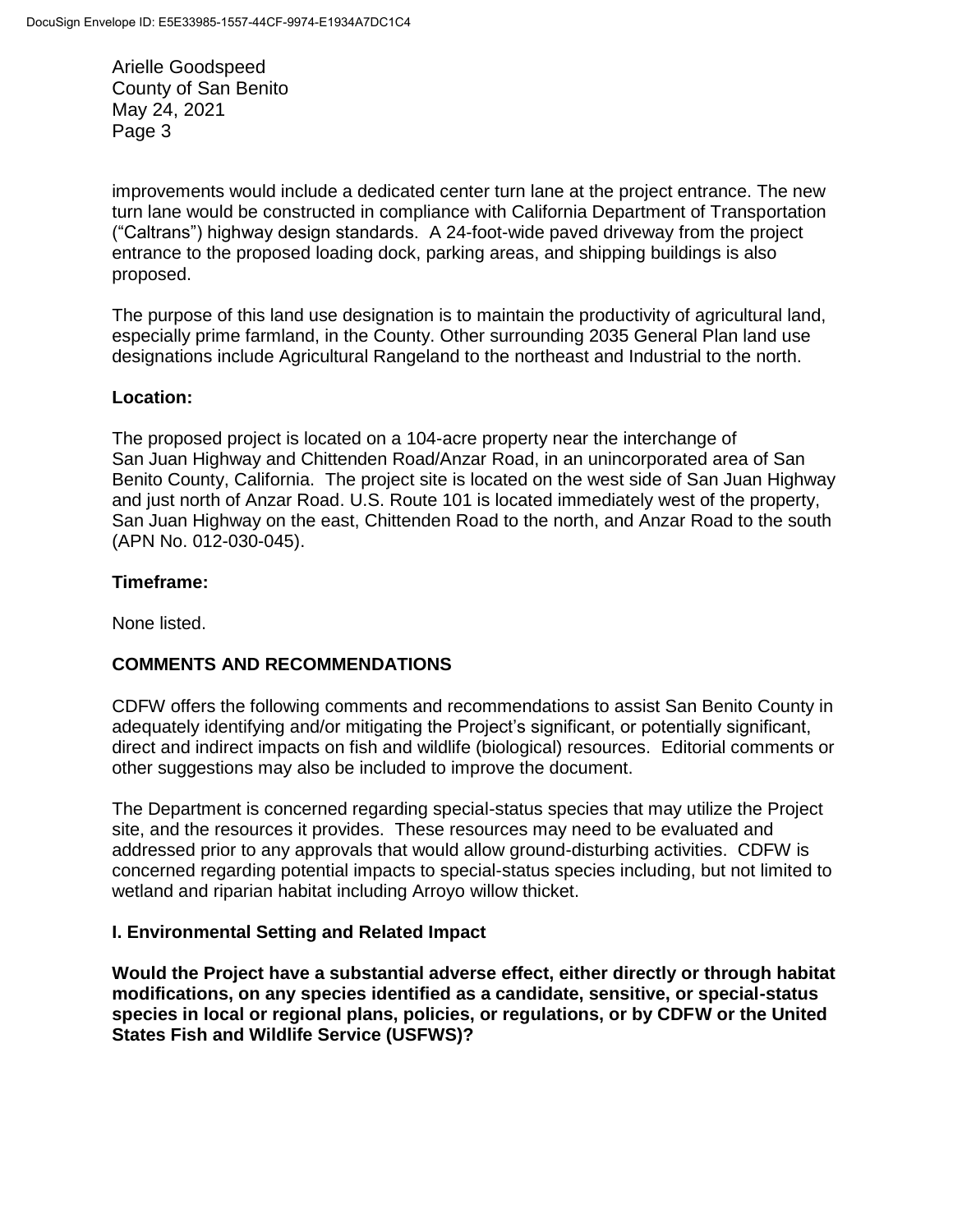#### **Comment 1: Wetland and Riparian Habitats**

**Issue:** San Juan Creek runs through the southwest portion of the Project area. While this drainage is described as a maintained ditch, it may contain wetland habitat and/or wetland areas. Riparian habitat is present in the northwestern portion of the Project area. This area contains Arroyo willow thicket, which is considered sensitive under the CDFW Natural Communities List.

**Specific impact:** It is not anticipated that the Project will permanently impact wetland features located in the southwest portion of the Project site; however, there may be a potential for temporary impacts to these features during Project construction or operation. Approximately 1.7-acres of riparian habitat is located in the northwest portion of the Project site. Project activities have the potential to result in the loss of riparian vegetation, in addition to the potential degradation of wetland and riparian areas through construction activities.

**Evidence impact is potentially significant:** The Project area includes stream and wetland features. Riparian and associated floodplain and wetland areas are valuable for their ecosystem processes such as protecting water quality by filtering pollutants and transforming nutrients; stabilizing stream banks to prevent erosion and sedimentation/siltation; and dissipating flow energy during flood conditions, thereby spreading the volume of surface water, reducing peak flows downstream, and increasing the duration of low flows by slowly releasing stored water into the channel through subsurface flow. (Edminster 2002). The Fish and Game Commission policy regarding wetland resources discourages development or conversion of wetlands that results in any net loss of wetland acreage or habitat value. Construction activities within these features also have the potential to impact downstream waters as a result of Project site impacts leading to erosion, scour, and changes in stream morphology.

### **Recommended Mitigation Measure 1: Stream and Wetland Mapping**

CDFW recommends that formal stream mapping and wetland delineation be conducted by a qualified biologist or hydrologist, as warranted, to determine the baseline location, extent, and condition of streams (including any floodplain) and wetlands within and adjacent to the Project area. Please note that while there is overlap, State and Federal definitions of wetlands differ, and complete stream mapping commonly differs from delineations used by the United States (U.S.) Army Corps of Engineers specifically to identify the extent of Waters of the U.S. Therefore, it is advised that the wetland delineation identify both State and Federal wetlands in the Project area as well as the extent of all streams including floodplains, if present, within the Project area. CDFW advises that site map(s) depicting the extent of any activities that may affect wetlands, lakes, or streams be included with any Project site evaluations, to clearly identify areas where stream/riparian and wetland habitats could be impacted from Project activities.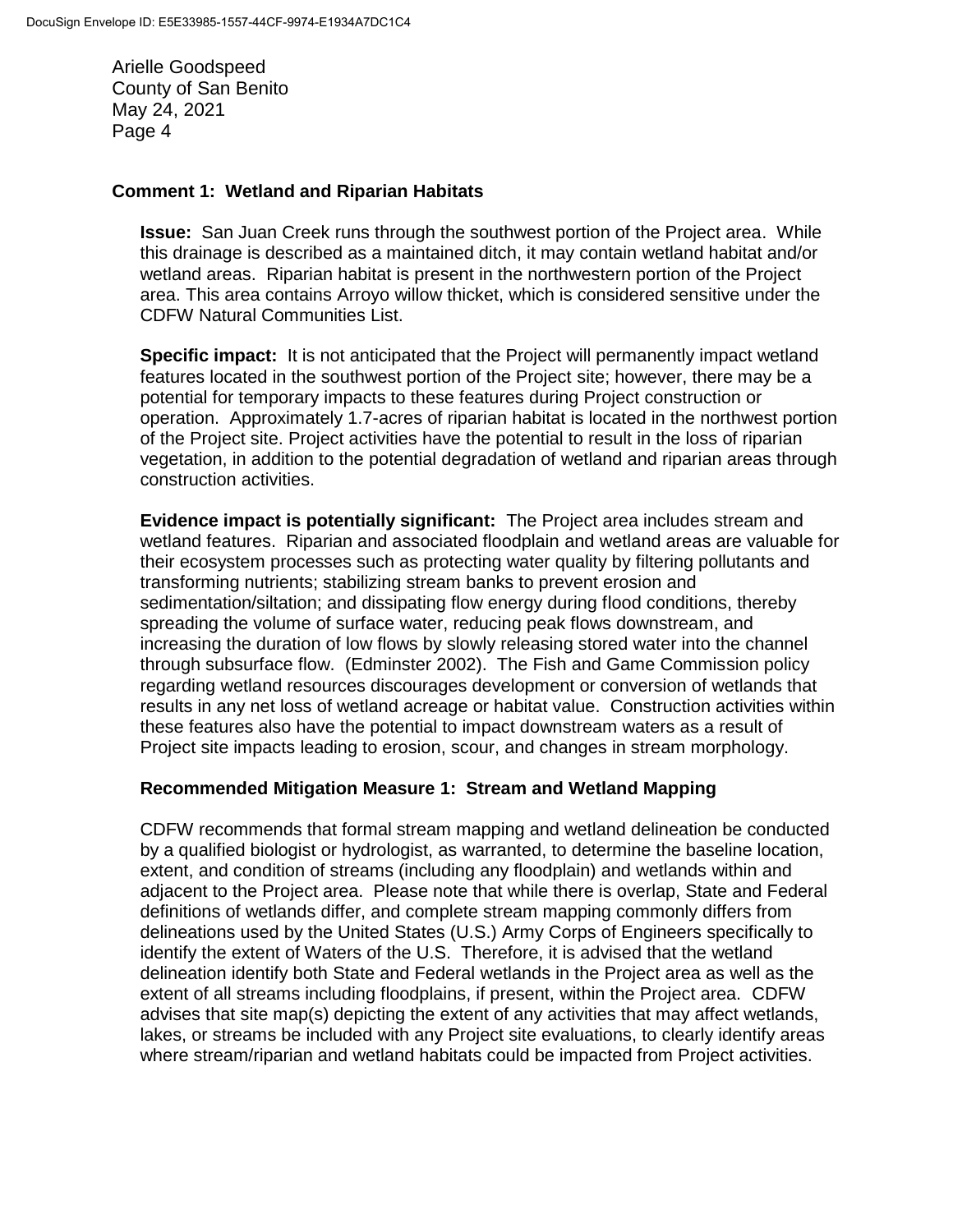### **Recommended Mitigation Measure 2: Stream and Wetland Habitat Mitigation**

CDFW recommends that the potential direct and indirect impacts to stream/riparian and wetland habitat be analyzed according to each Project activity. Based on those potential impacts, CDFW recommends that the CEQA document prepared for the Project include measures to avoid, minimize, and/or mitigate those impacts. CDFW recommends that impacts to riparian habitat (i.e., biotic and abiotic features) take into account the effects to stream function and hydrology from riparian habitat loss or damage, as well as potential effects from the loss of riparian habitat to special-status species already identified herein. CDFW recommends that any losses that may occur to stream and wetland habitats be offset with corresponding riparian and wetland habitat restoration incorporating native vegetation to replace the value to fish and wildlife provided by the habitats lost from Project implementation. If on-site restoration to replace habitats is not feasible, CDFW recommends offsite mitigation by restoring or enhancing in-kind riparian or wetland habitat and providing for the long-term management and protection of the mitigation area, to ensure its persistence.

### **II. Editorial Comments and/or Suggestions**

**Lake and Streambed Alteration:** The Project is subject to CDFW's regulatory authority pursuant Fish and Game Code section 1600 et seq. Fish and Game Code section 1602 requires an entity to notify CDFW prior to commencing any activity that may (a) substantially divert or obstruct the natural flow of any river, stream, or lake; (b) substantially change or use any material from the bed, bank, or channel of any river, stream, or lake; or (c) deposit debris, waste or other materials that could pass into any river, stream, or lake. "Any river, stream, or lake" includes those that are ephemeral or intermittent, as well as those that are perennial in nature.

For additional information on notification requirements, please contact our staff in the Lake and Streambed Alteration Program at (559) 243-4593. It is important to note, CDFW is required to comply with CEQA, as a Responsible Agency, when issuing a Lake or Streambed Alteration Agreement. If inadequate, or no environmental review, has occurred, for the Project activities that are subject to notification under Fish and Game Code 1602, CDFW will not be able to issue the Final LSAA Lake and Streambed Alteration Agreement until CEQA analysis for the project is complete. This may lead to considerable Project delays.

# **ENVIRONMENTAL DATA**

CEQA requires that information developed in environmental impact reports and negative declarations be incorporated into a database which may be used to make subsequent or supplemental environmental determinations (Pub. Resources Code, § 21003, subd. (e)). Accordingly, please report any special status species and natural communities detected during Project surveys to CNDDB. The CNDDB field survey form can be found at the following link: https://www.wildlife.ca.gov/Data/CNDDB/Submitting-Data. The completed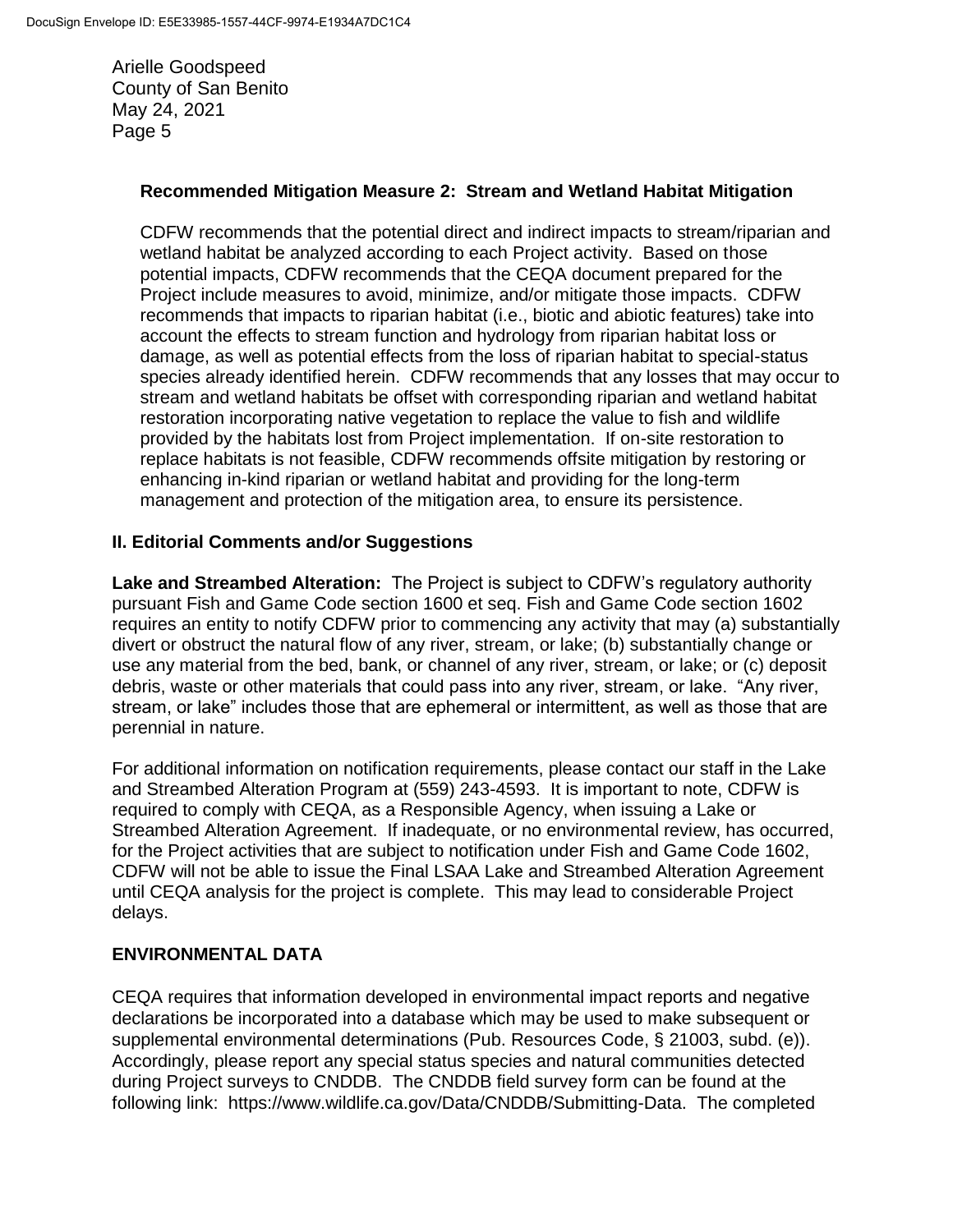form can be mailed electronically to CNDDB at the following email address: CNDDB@wildlife.ca.gov. The types of information reported to CNDDB can be found at the following link: https://www.wildlife.ca.gov/Data/CNDDB/Plants-and-Animals.

# **FILING FEES**

If it is determined that the Project has the potential to impact biological resources, an assessment of filing fees will be necessary. Fees are payable upon filing of the Notice of Determination by the Lead Agency and serve to help defray the cost of environmental review by CDFW. Payment of the fee is required in order for the underlying project approval to be operative, vested, and final (Cal. Code Regs, tit. 14, § 753.5; Fish & G. Code, § 711.4; Pub. Resources Code, § 21089).

CDFW appreciates the opportunity to comment on the Project to assist Fresno County Department of Public Works and Planning in identifying and mitigating the Project's impacts on biological resources.

More information on survey and monitoring protocols for sensitive species can be found at CDFW's website [\(https://www.wildlife.ca.gov/Conservation/Survey-Protocols\)](http://dfgintranet/Portal/LinkClick.aspx?fileticket=wBG3wBk2T7M=&tabid=260&web=1). If you have any questions, please contact Kelley Nelson, Environmental Scientist, at the address provided on this letterhead, or by electronic mail at [Kelley.Nelson@wildlife.ca.gov.](mailto:Kelley.Nelson@wildlife.ca.gov)

Sincerely,

DocuSigned by: Julie Vance

**Julie A. Vance** Regional Manager

Attachment 1

ec: Leilani@fws.gov United States Fish and Wildlife Service

> Linda Connolly California Department of Fish and Wildlife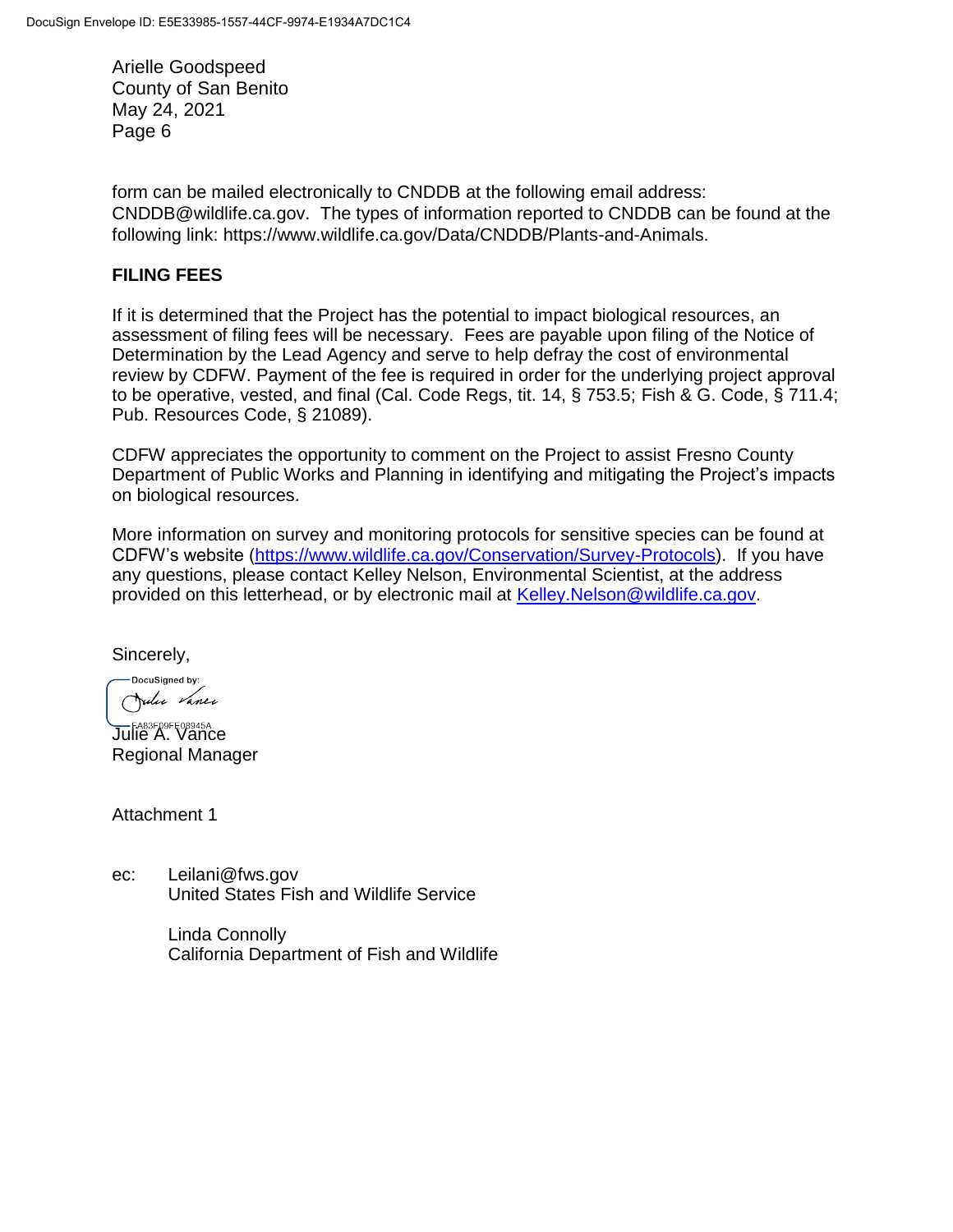### **LITERATURE CITED**

CDFW. 2021. Biogeographic Information and Observation System (BIOS). [https://www.wildlife.ca.gov/Data/BIOS. Accessed May 17,](https://www.wildlife.ca.gov/Data/BIOS.%20Accessed%20May%2017) 2021.

*Wetland and Riparian Literature Citations*

Edminster, R.J. 2002. Streams of the San Joaquin. Second Edition. Quercus Publications, Los Banos, California.